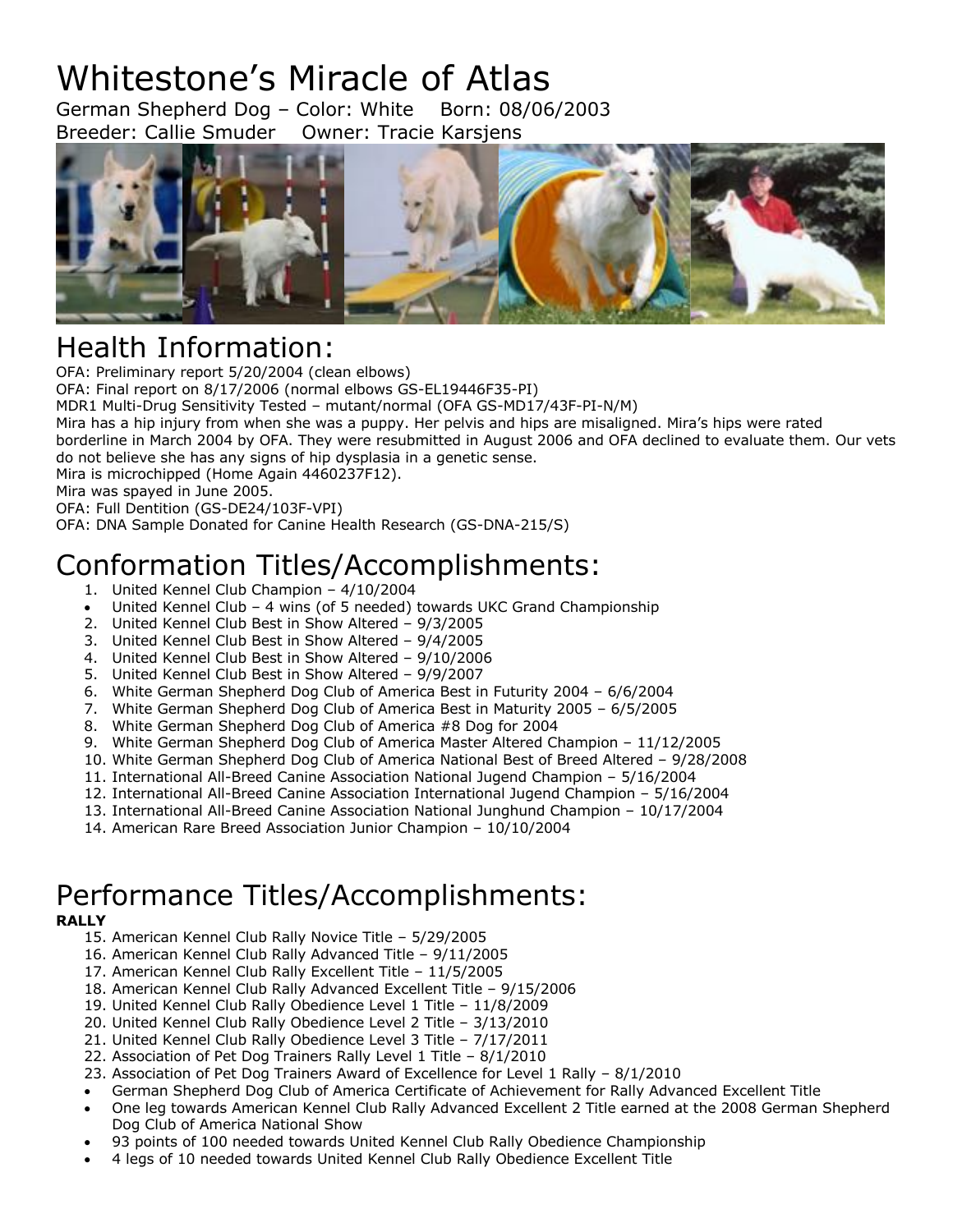#### **AGILITY**

24. United Kennel Club Agility I Title – 4/9/2006 25. United Kennel Club Agility II Title – 3/24/2007 26. United Kennel Club Agility Champion – 11/4/2012 27. North American Dog Agility Council Novice Touch N Go Title – 12/2/2006 28. North American Dog Agility Council Novice Tunnelers Title – 2/3/2007 29. North American Dog Agility Council Outstanding Novice Touch N Go Title – 3/10/2007 30. North American Dog Agility Council Novice Agility Title – 3/10/2007 31. North American Dog Agility Council Novice Chances Title – 3/10/2007 32. North American Dog Agility Council Outstanding Novice Tunnelers Title – 3/18/2007 33. North American Dog Agility Council Novice Jumpers Title – 4/28/2007 34. North American Dog Agility Council Outstanding Novice Chances Title – 5/20/2007 35. North American Dog Agility Council Superior Novice Touch N Go Title – 5/26/2007 36. North American Dog Agility Council Outstanding Novice Agility Title – 9/2/2007 37. North American Dog Agility Council Superior Novice Tunnelers Title – 9/2/2007 38. North American Dog Agility Council Novice Hoopers Title – 12/29/2007 39. North American Dog Agility Council Outstanding Novice Jumpers Title – 12/30/2007 40. North American Dog Agility Council Superior Novice Chances Title – 2/3/2008 41. North American Dog Agility Council Outstanding Novice Hoopers Title – 3/9/2008 42. North American Dog Agility Council Superior Novice Jumpers Title – 5/17/2008 43. North American Dog Agility Council Novice Weavers Title – 5/24/2008 44. North American Dog Agility Council Novice Versatility Award – 5/24/2008 45. North American Dog Agility Council Open Tunnelers Title – 12/27/2008 46. North American Dog Agility Council Superior Novice Agility Title – 9/5/2009 47. North American Dog Agility Council Novice Triple Superior Award – 9/5/2009 48. North American Dog Agility Council Outstanding Open Tunnelers Title - 3/20/2010 49. North American Dog Agility Council Open Regular Title – 3/17/2012 50. North American Dog Agility Council Outstanding Novice Weavers Title – 5/18/2012 51. North American Dog Agility Council Open Touch N Go Title – 7/20/2012 52. Canine Performance Events Level 1 Regular Agility Title – 2/10/2007 53. Canine Performance Events Level 1 Fun Agility Title – 2/11/2007 54. Canine Performance Events Level 1 Strategy Agility Title – 4/7/2007 55. Canine Performance Events Level 2 Fun Agility Title – 6/8/2007 56. Canine Performance Events Level 1 Handler Agility Title – 6/9/2007 57. Canine Performance Events Level 2 Regular Agility Title – 7/1/2007 58. Canine Performance Events Level 3 Fun Agility Title – 4/6/2008 59. Canine Performance Events Level 2 Handler Agility Title – 4/19/2008 60. Canine Performance Events Level 2 Strategy Agility Title – 5/10/2008 61. Canine Performance Events Level 3 Regular Agility Title – 7/12/2008 62. Canine Performance Events Level 3 Strategy Title - 2/15/2009 63. Canine Performance Events Level 3 Handler Title – 3/7/2009 64. Canine Performance Events Level 4 Fun Title – 3/8/2009 65. Canine Performance Events Level 4 Handler Title – 10/24/2009 66. Canine Performance Events Level 4 Regular Title – 2/14/2010 67. Canine Performance Events Level 4 Strategy Title – 8/14/2010 68. Canine Performance Events Agility Trial Championship – 2/13/2011 69. Canine Performance Events Enthusiast Agility Trial Championship - 8/13/2011 70. Canine Performance Events Enthusiast Champion Fullhouse – 1/15/2012 71. Canine Performance Events Enthusiast Champion Snooker – 2/11/2012 72. Canine Performance Events Enthusiast Agility Trial Championship 2 – 2/18/2012 73. Canine Performance Events Enthusiast Champion Jumpers – 2/19/2012 74. Canine Performance Events Enthusiast Champion Wildcard – 3/10/2012 75. Canine Performance Events Enthusiast Champion Standard – 3/24/2012 76. Canine Performance Events Enthusiast Champion Colors – 4/8/2012 77. Canine Performance Events Enthusiast Agility Trial Championship 3 – 5/6/2012 78. Canine Performance Events Enthusiast Champion Jackpot – 9/16/12 79. Canine Performance Events Enthusiast Agility Trial Championship 4 – 1/13/2013 80. Canine Performance Events Specialist Agility Trial Championship – 11/9/2013 81. High Scoring German Shepherd at United German Shepherd Dog Alliance Agility Trial (UKC) – 4/21/2012 82. High Scoring German Shepherd at United German Shepherd Dog Alliance Agility Trial (UKC) – 4/22/2012 83. High Scoring German Shepherd at United German Shepherd Dog Alliance Agility Trial (UKC) – 4/22/2012 84. High Scoring German Shepherd at United German Shepherd Dog Alliance Agility Trial (UKC) – 9/22/2012 • 7 legs (of 15) towards Canine Performance Events Specialist Champion Colors

• 10 legs (of 15) towards Canine Performance Events Specialist Champion Wildcard